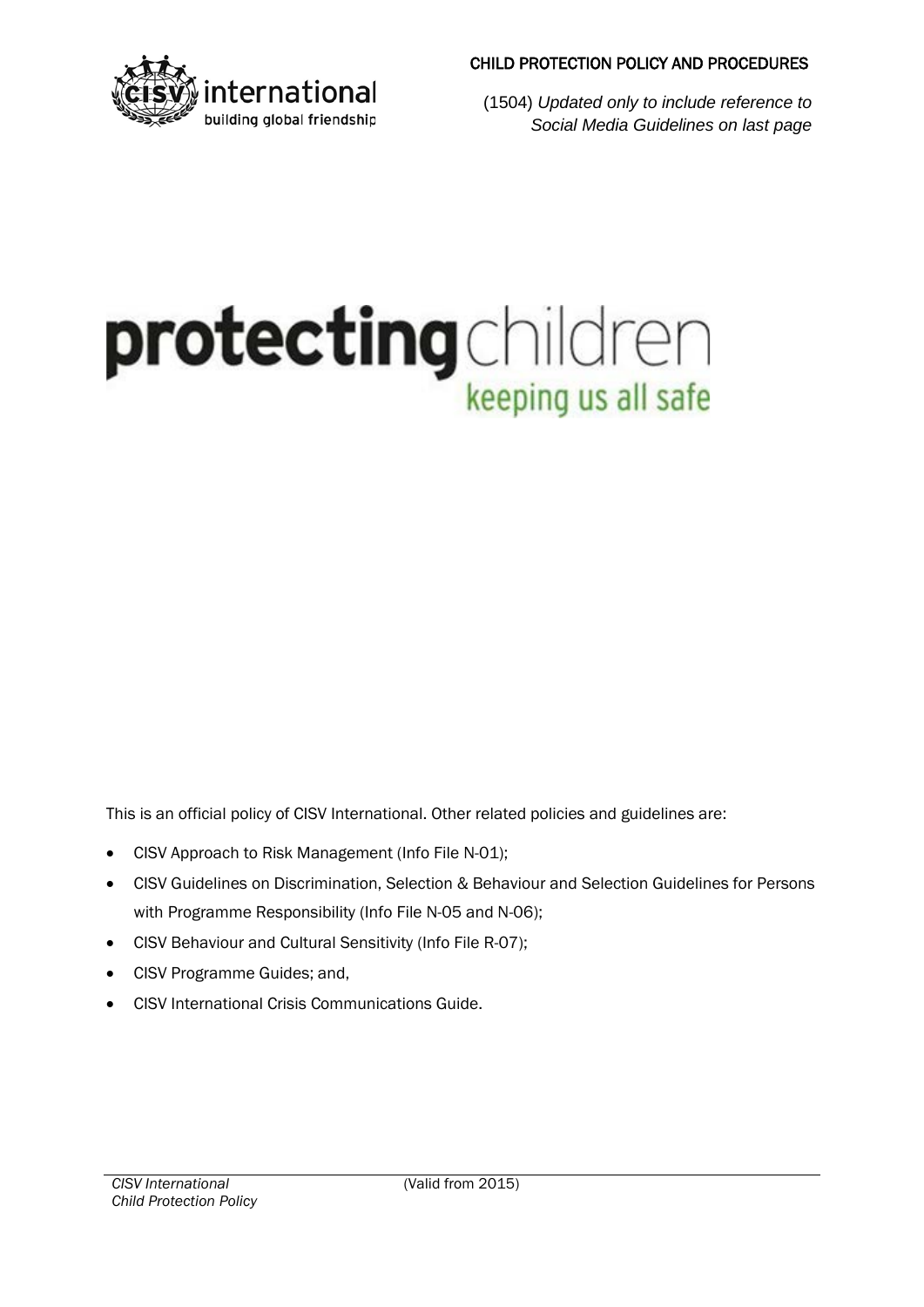| Part 1:          |                                                               |  |
|------------------|---------------------------------------------------------------|--|
| 1.1              |                                                               |  |
| 1.2              | Our Policy and the UN Convention on the Rights of the Child5  |  |
| 1.3              |                                                               |  |
| Part 2:          |                                                               |  |
| 2.1              |                                                               |  |
| $2.2\phantom{0}$ |                                                               |  |
| 2.3              |                                                               |  |
| 2.4              |                                                               |  |
| 2.5              |                                                               |  |
| Part 3:          |                                                               |  |
| 3.1              |                                                               |  |
| 3.2              |                                                               |  |
| 3.3              |                                                               |  |
| 3.4              |                                                               |  |
| 3.5              |                                                               |  |
| Part 4:          |                                                               |  |
| Part 5:          |                                                               |  |
| 5.1              |                                                               |  |
| 5.2.             | Reporting to the CISV person in charge and the Risk Manager11 |  |
| 5.2.1            |                                                               |  |
| 5.2.2.           |                                                               |  |
| 5.2.3.           |                                                               |  |
| 5.3              |                                                               |  |
| 5.4              |                                                               |  |
| Part 6           |                                                               |  |
| Appendix 1       |                                                               |  |
|                  |                                                               |  |
|                  |                                                               |  |
|                  |                                                               |  |
| Appendix 2       |                                                               |  |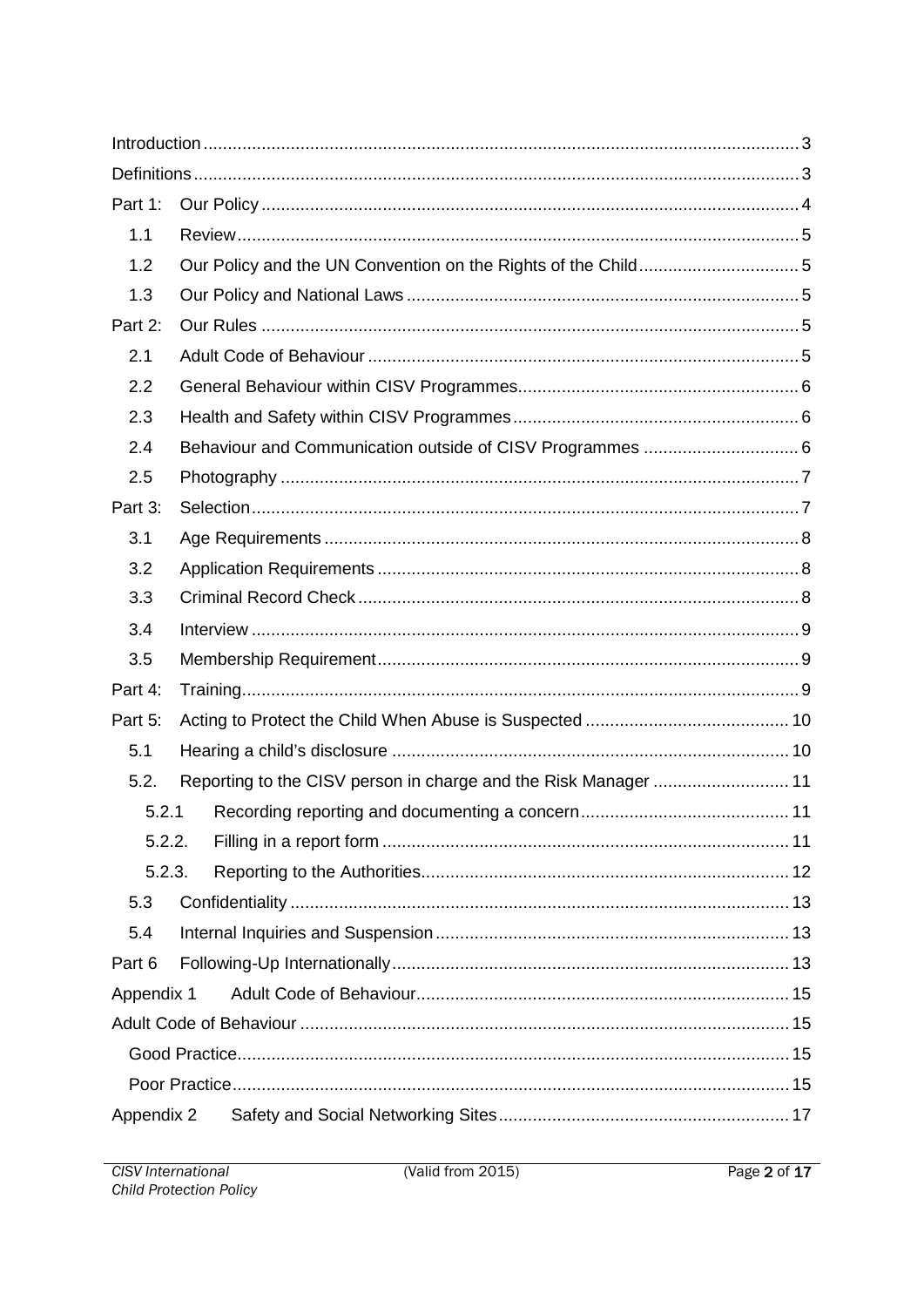# <span id="page-2-0"></span>**Introduction**

As a peace education organization, CISV is committed to and encourages respect for human rights and dignity. CISV believes that every child who participates in CISV activities has the right to enjoy a safe environment and be protected from harm. In line with the United Nations Convention on the Rights of the Child, which states that all children have a right to protection, CISV believes that it has a duty of care and obligation to protect those children for whom we are given responsibility.

We believe that the welfare of children is the highest priority and that it is the responsibility of everyone in CISV to ensure that they are protected. This policy sets out CISV's commitment to Child Protectionandaims to promote good practice in:

- providing children with appropriate safety and protection while in the care of CISV; and,
- allowing all volunteers and staff to make informedandconfident responses to specific Child Protection issues.

# <span id="page-2-1"></span>**Definitions**

Child: anyone under the age of 18 (in line with the UN Convention on the Rights of the Child).

Adult: anyone aged 18+.

Participant: every person who attends a CISV International programme, who is not a "person in a position of programme responsibility". Note that in some programmes, participants are adults. Though not children, they have the same right to expect a safe environment and appropriate behaviour from other participants and persons in positions of programme responsibility.

Person in a position of programme responsibility: Any staff, leader, Junior Counsellor, host family or other person who has responsibility for all or aspects of delivering a CISV International programme. Note that in some cases, such persons may be 'children' (e.g. Junior Counsellors aged 16/17), who are, therefore, both responsible for and covered by this Child Protection Policy.

Child Protection: refers to the actions taken in order to prevent or stop all behaviours considered dangerous for the physical and psychological health of children.

Child abuse: is any form of physical, emotional or sexual mistreatment or lack of care that leads to injury or harm. It often occurs within a relationship of trust or responsibility and is an abuse of power or a breach of trust. Abuse can happen to a child regardless of their age, gender, race or ability. Even in situations where it may be felt that the child accepted or somehow invited the abuse, it is still abuse.

Abusers can be adults (male or female) and other children, and are usually known to and trusted by the child and family. The abuser may be a family member, or they may be someone the child encounters in a residential setting or in the community, including during sports and leisure activities. An individual may abuse or neglect a child directly, or may be responsible for abuse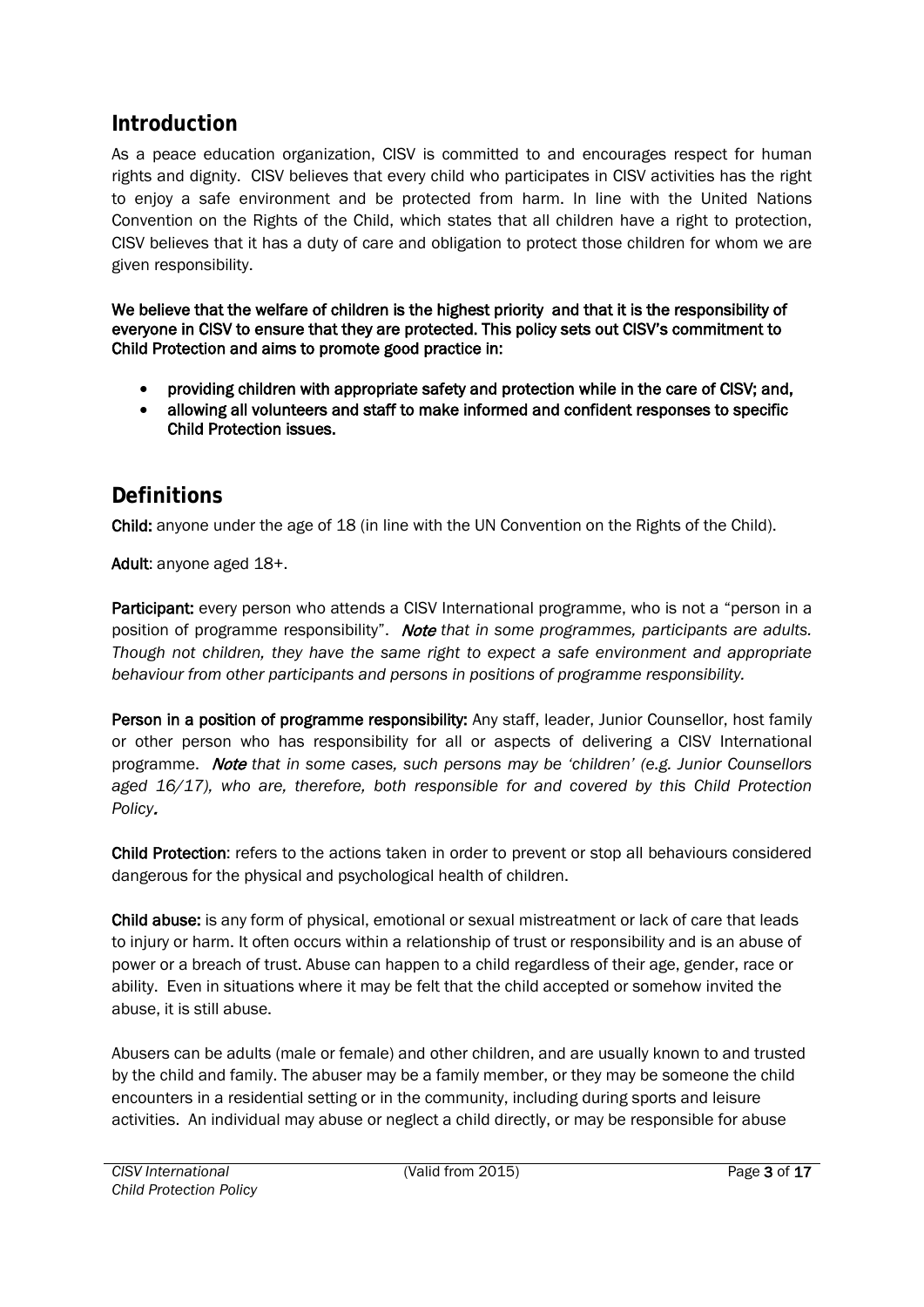because they fail to prevent another person harming that child or neglecting the needs of the child.

There are four main types of child abuse: physical abuse, sexual abuse, emotional abuse and neglect. Children can suffer from one or a combination of these forms of abuse.

- Emotional the emotional mistreatment of a child which may involve telling a child that they are worthless or unloved, inadequate, or valued only to meet the needs of another person. These may include imposing expectations or interactions that are inappropriate or beyond the child's developmental capability, as well as overprotection and limiting the child's ability to explore or learn or preventing the child from participating in normal social interaction.
- Physical causing bodily or physical harm e.g. hitting, poisoning, burning, giving children alcohol or drugs.
- Sexual when adults use children to meet their own sexual urges; this may or may not include physical contact with the child (e.g. any sexual activity, intimate touching, sexually suggestive remarks).
- Neglect when adults fail to meet the child's basic needs to an extent that is likely to result in serious impact on the child's health or development (e.g. failing to provide adequate food, shelter, failing to protect from physical harm or danger, failing to ensure access to appropriate medical care or treatment).

In addition, bullying is a form of child abuse although often, but not always, the person who is the bully is alsoa child.

Bullying means deliberate, hurtful behaviour towards another person that is usually repeated over a period of time. The outcome will always be painful and distressing for the victim. There are four main types of bullying:

- physical (e.g. pushing, hitting, kicking, slapping or any use of violence);
- verbal (e.g. racist or homophobic remarks, name-calling, graffiti, threats, abusive text messages);
- emotional (e.g. tormenting, ridiculing, humiliating, ignoring, isolating from the group); or,
- sexual (e.g. unwanted physical contact or abusive comments).

# <span id="page-3-0"></span>**Part 1: Our Policy**

CISV International will not tolerate child abuse and is committed to:

- Taking into account, in all of our planning and activities, the interests and wellbeing of children;
- Respecting the rights, wishes and feelings of the children with whom we are working;
- Taking all reasonable steps to protect children from neglect and physical, sexual, psychological and emotional abuse;
- Responding to all suspicions and allegations of abuse swiftly and appropriately; and,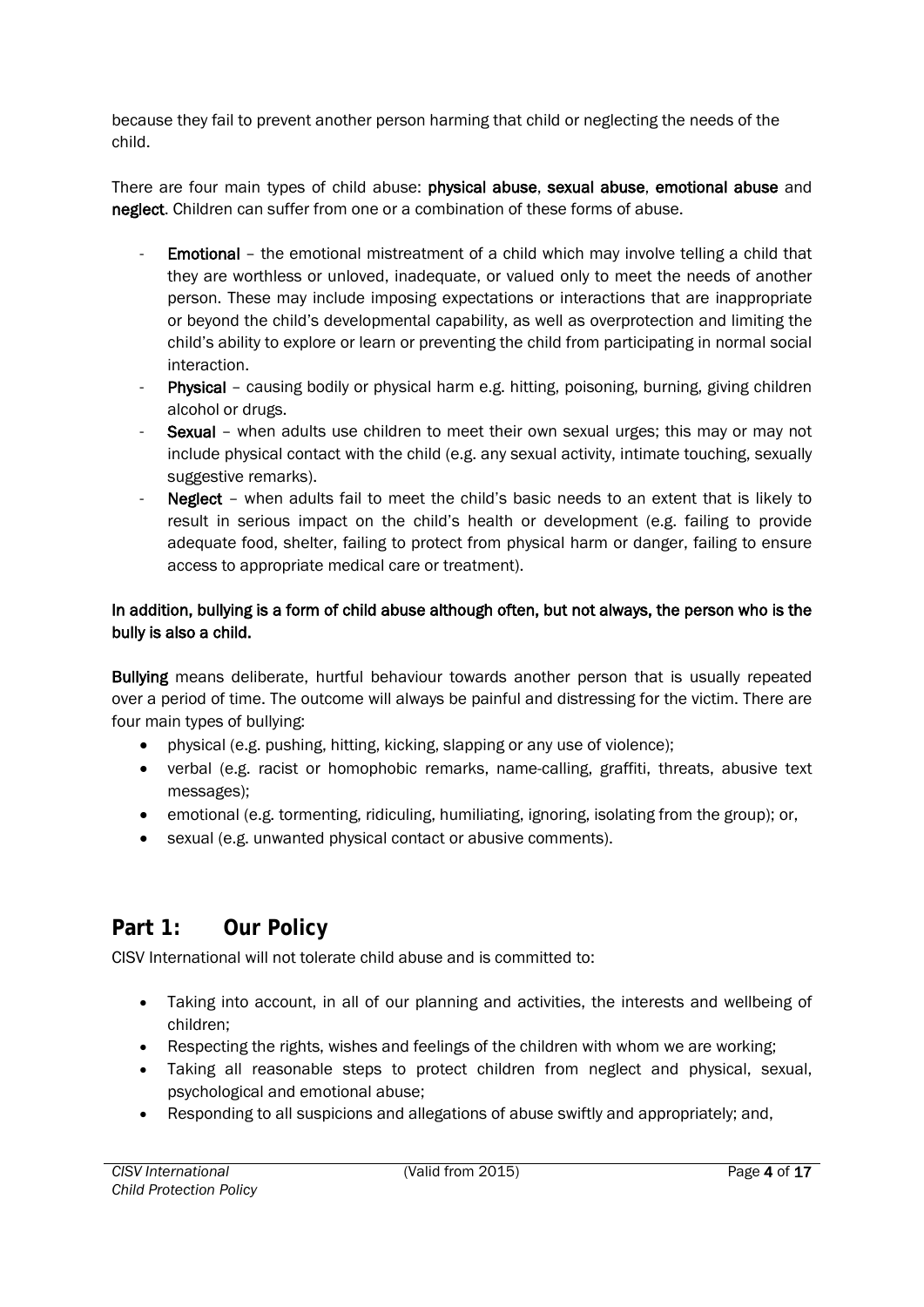• Recruiting CISV volunteers and staff to work with children with regard to their suitability for that responsibility and providing them with training in good practice and Child Protection procedures.

CISV volunteers and staff,who wish to work with children, are responsible for following this Policy at all times.

### <span id="page-4-0"></span>**1.1 Review**

The policy will be reviewed every 2 years or whenever there is a major change in the organization or in relevant legislation. Compliance with procedures will be regularly monitored and reviewed.

# <span id="page-4-1"></span>**1.2 Our Policy and the UN Convention on the Rights of the Child**

CISV's Child Protection Policy is based on the principles of the UN Convention on the Rights of the Child. It provides a comprehensive framework for the protection, provision for and participation of all children without discrimination to ensure their survival and development to the maximum extent possible.

# <span id="page-4-2"></span>**1.3 Our Policy and National Laws**

As an international organization, CISV exists in over 60 countries. CISV's International Office (IO) is based in Great Britain and must observe the laws of Great Britain. National Associations (NAs) and their Chapters must observe the laws of their own country/province/state/city. It is, therefore essential that NAs and Chapters find out about the relevant laws that govern how they can operate and deliver CISV programmes and develop procedures, guidance and training in line with both local law and this Policy. At the same time, CISV International has rules and standards that seek to create a consistent approach and which, in some cases, may be stricter than national or local laws. This Policy must, therefore, be followed in addition to the relevant national and local laws on Child Protection.

# <span id="page-4-3"></span>**Part 2: Our Rules**

CISV promotes and expects behaviour that is sensitive, respectful, caring and that contributes to creating a healthy and safe environment for children and adults; an environment where children and adults feel able to come forward with concerns and receive support from those around them.

# <span id="page-4-4"></span>**2.1 Adult Code of Behaviour**

CISV International has adopted an Adult Code of Behaviour that every single adult involved in a CISV programme and/or a position of responsibility within CISV, should respect and put into practice at all times. All volunteers will be given a copy of this Code of Behaviour during training or volunteer orientation and must become familiar with its requirements, by reading and understanding the Code. The Code can be found at Appendix One of this policy.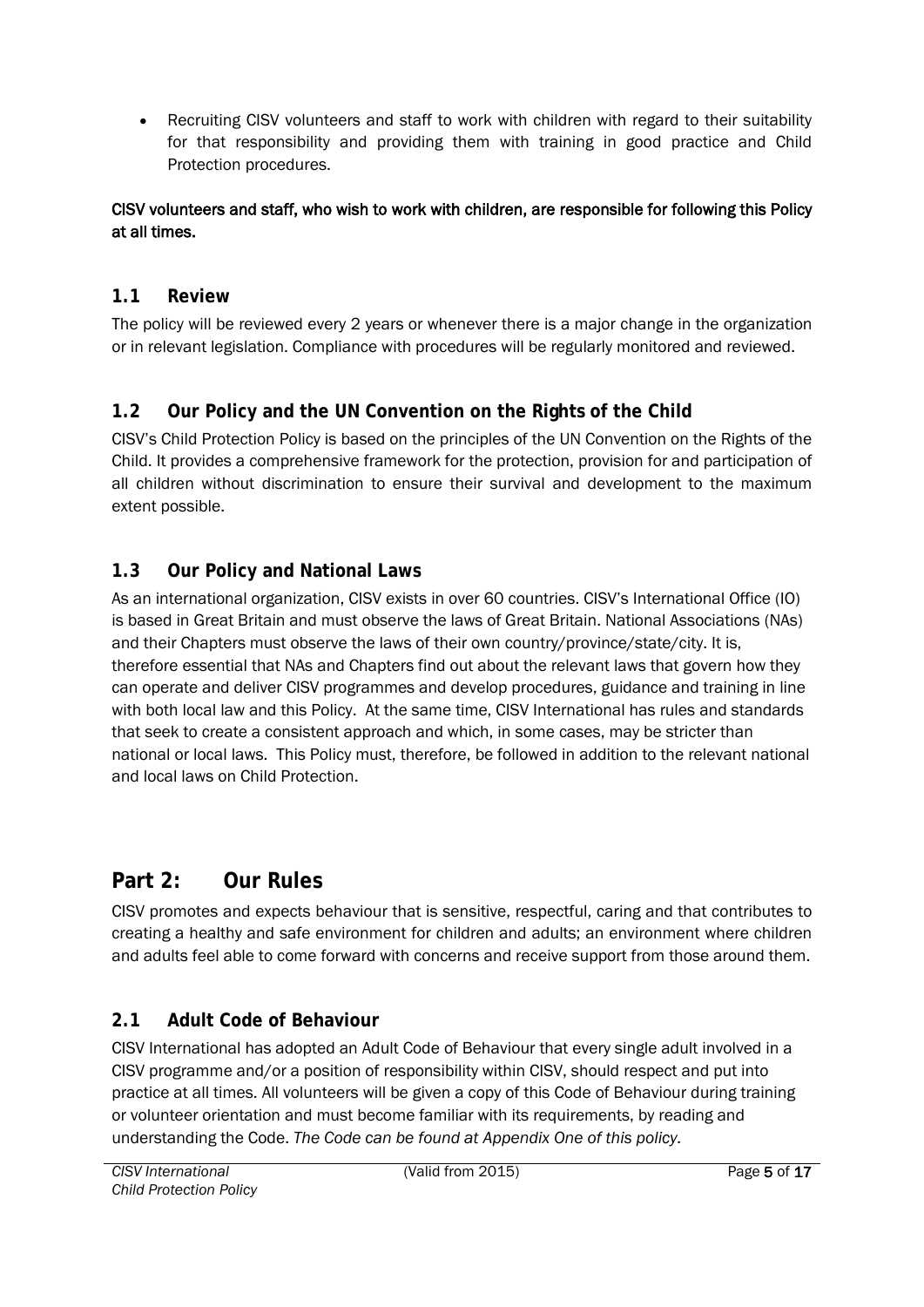#### <span id="page-5-0"></span>**2.2 General Behaviour within CISV Programmes**

The above Adult Code of Behaviour reflects the guidance and rules set out in the CISV Behaviour and Cultural Sensitivity Policy (Info File R-07). All persons involved in CISV International programmes must be made aware of and comply with these rules, which include forbidding the following in programmes:

- Any sexual intimacy or the appearance of sexual intimacy;
- Use of narcotics;
- Underage drinking; and,
- Any form of abuse, corporal punishment or intolerance

Violation of any of these rules will lead to consequences up to and including exclusion from the programme. Violation of some of these rules may lead to consequences up to and including informing the appropriate external authorities.

# <span id="page-5-1"></span>**2.3 Health and Safety within CISV Programmes**

To ensure the physical protection of children, their health and safety must also be provided for. CISV programme policy includes specific requirements for:

- The ratio of adults to children;
- Upholding all local public health/ health and safety standards and laws;
- Ready access to medical care;
- Healthy diet and nutrition; and,
- Accommodation of special needs, to the fullest extent possible.

For further information and guidance please see CISV Behaviour and Cultural Sensitivity Policy (Info File R-07) and our Programme Guides.

# <span id="page-5-2"></span>**2.4 Behaviour and Communication outside of CISV Programmes**

People in positions of programme responsibility must understand that they are in a position of trust at all times in relation to the children for whom they are responsible. This means that all contact with children before or after a programme should reflect the same values and behaviour.

Abuse can take place not only in person but also through other forms of contact (e.g. phone, text messages, emails, social networking sites).

It is important to encourage safe online or distance communication and to understand that our responsibility to children extends to any contact we have with them, be it by phone, text, chat, social network sites etc.

It is particularly important to recognise that online communications present many positive, but also negative opportunities.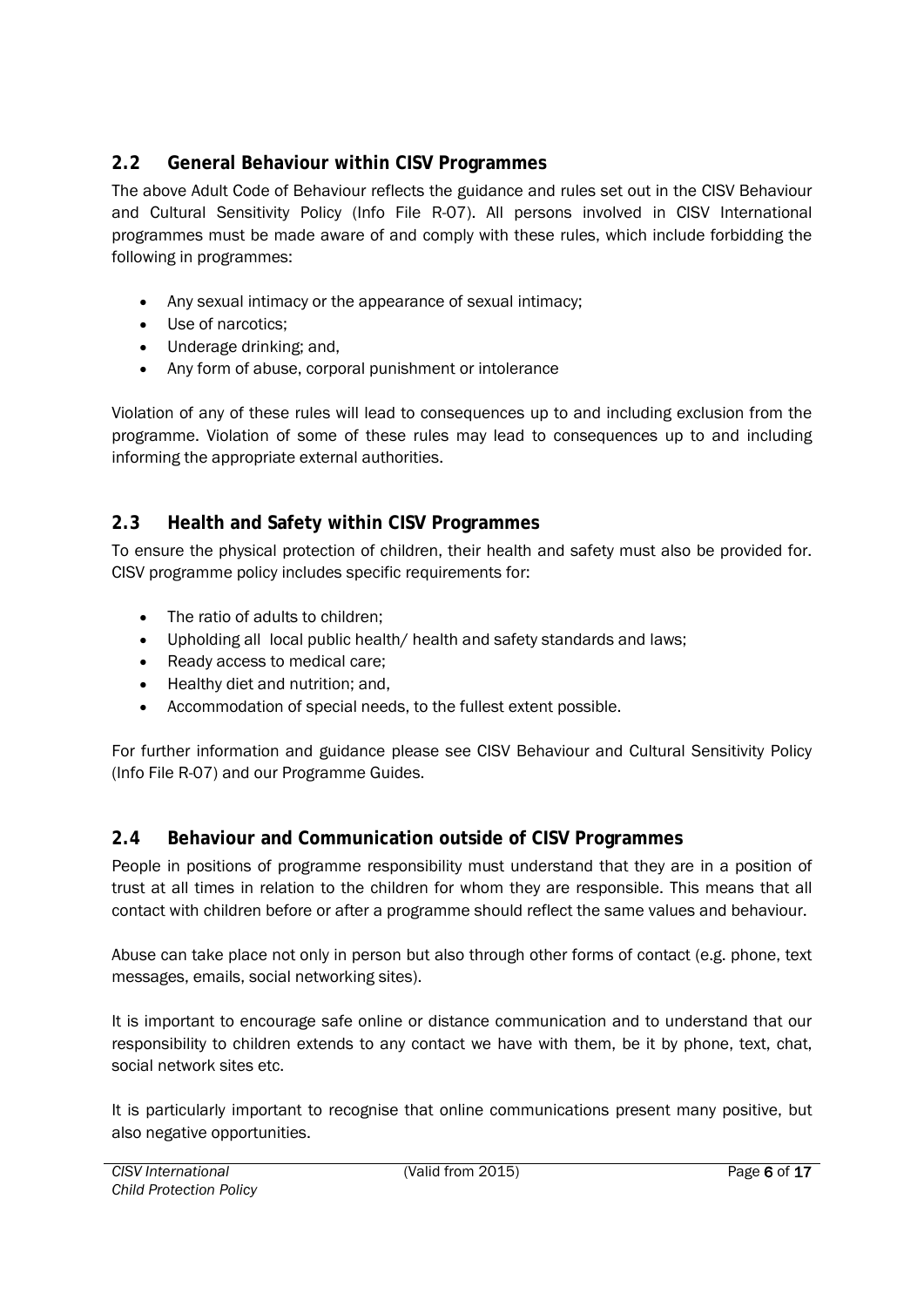The CISV International website allows CISV members to communicate with their programme group, before and after the programme they attend. They can also communicate with other members of CISV Chapters and programmes. In order to enhance online safety, participants under the age of 16 are only able to contact other participants and adults within their own programme.

However, many CISV members (youth and adult) may also have a personal account on other social networking sites. Whenever using social network profiles, programme staff and leaders should always bear in mind their responsibility as adults in a position of trust. CISV expects them to keep the distance online with young people that they would keep in the 'offline' world. CISV further expects that they would not maintain any online friendship on a social media site with a child they know to be under the minimum age required by such sites. Please refer to Appendix 2 - Safety and Social Networking Sites for rules and expectations on communication with children via social media.

#### <span id="page-6-0"></span>2.5 Photography

Care should be given when uploading photographs taken in a camp; only images of children in suitable dress should be used to reduce the risk of inappropriate use. It is difficult to specify exactly what content is appropriate given the wide diversity of activities in a camp. However, photographs of certain activities - swimming, for example - present a much greater risk of potential misuse. Images of these activities should focus on the overall activity, not on a particular child, and should avoid full face and close-up body shots. This means, for example, that photographs of children in a pool would be appropriate if shot poolside from waist or shoulder up. Please refer to Appendix 2 - Safety and Social Networking Sites for rules and expectations on use of photographs in social media.

# <span id="page-6-1"></span>**Part 3: Selection**

CISV relies on our dedicated volunteers and paid staff. We recognise how important it is that we have safe and effective practices in place for recruiting people who will be working with children and to prepare them for their role.

CISV International requires the following steps and precautions in selecting all persons with CISV programme responsibility. The selection process is set out in detail in our Programme Guides. Criteria and considerations regarding background and behaviour are stated in Selection Guidelines for Persons with Programme Responsibility (Info File R-06).

Note. On occasion, people withdraw and replacements have to be found very quickly. In all cases, however, each of the steps below must be followed before a person can be selected for a position of programme responsibility. In order to be prepared for such an eventuality, some National Associations recommend that chapters keep a list of possible leaders and hosts who have been through these steps and been trained recently as 'backups'.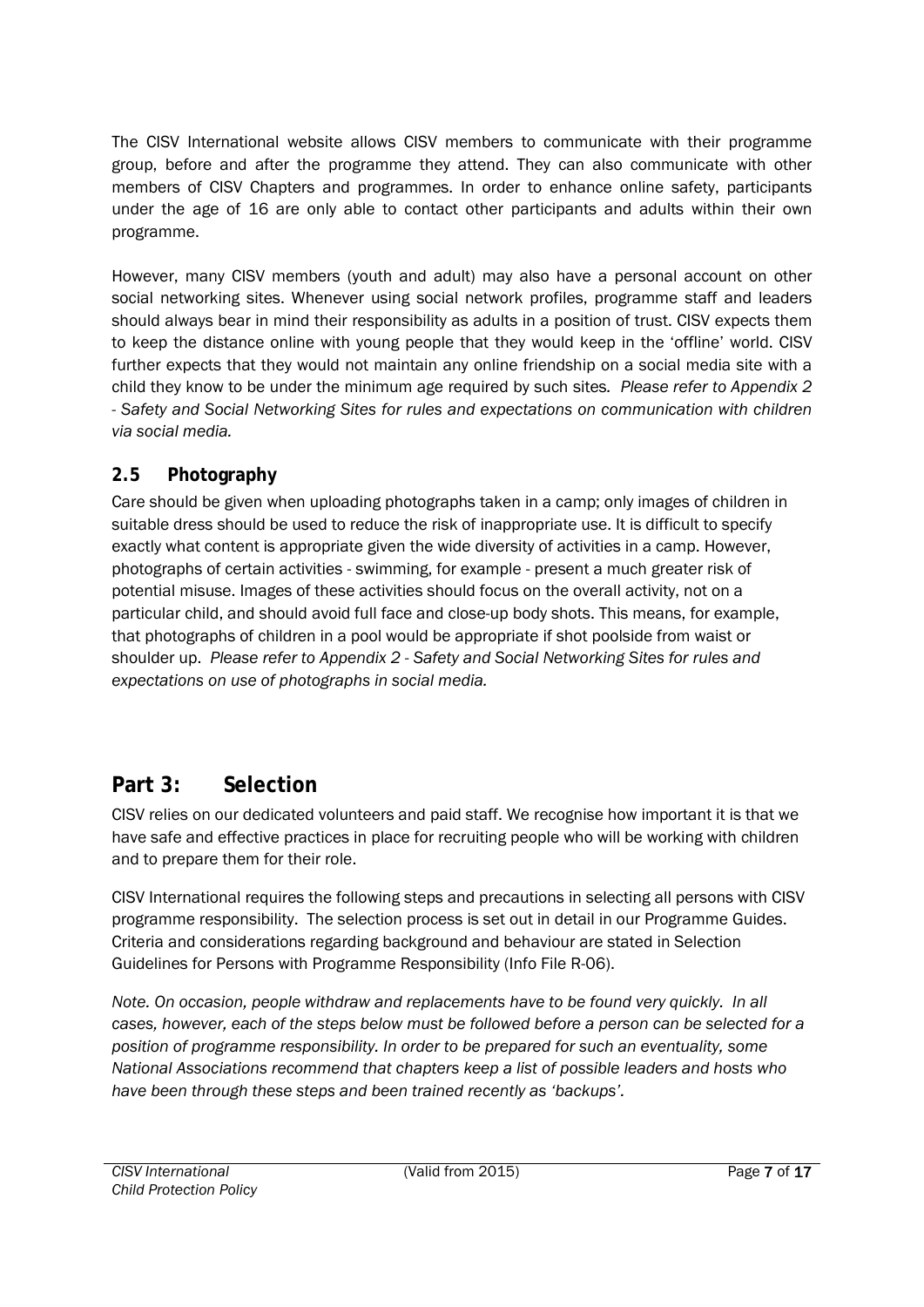#### <span id="page-7-0"></span>**3.1 Age Requirements**

Every adult in a position of trust and responsibility in CISV programmes should be at least 21 years old on the day of the departure (for leaders) or on the day of the beginning of the programme (for programme 'staff'). Some programmes require that at least one staff member must be older than 21.

Junior staff or leaders (aged 18/19) are only permitted in some programmes, where there are others aged 21+.

#### <span id="page-7-1"></span>**3.2 Application Requirements**

Applicants for a position of responsibility in CISV programmes must complete an application form, giving information about their experience, interests and background. They must also sign to say that they do not have history of criminal activity, illness, child abuse, drug/alcohol abuse, prejudice etc. that would disqualify them from participation in CISV programmes.

Applicants must provide two confidential references, which must be checked.

#### <span id="page-7-2"></span>**3.3 Criminal Record Check**

Police checks are required for all staff/ leaders/ JCs (aged 18+) at all CISV International programmes and activities. Although procedures may vary and it may not be possible to obtain the same information in all countries, all CISV National Associations must investigate and see what information can be obtained. CISV has to work with the best information it can obtain according to national laws and procedures.

It is essential under all circumstances to find out whether an applicant has a criminal record of convictions or arrests, which would make them unsuitable to take on a role of trust with children in a CISV programme.

The following are considered inappropriate for a position of leadership and trust in CISV and cannot be chosen for positions of programme responsibility:

- Persons who are listed on a national Child Protection Register
- Persons who have been charged with or convicted of serious criminal activity. Serious criminal activity includes, but is not limited to: murder; a serious sex offence; an offence committed by an adult involving intentionally wounding or causing grievous bodily harm; indecency offences; kidnapping; offences connected with child prostitution or child pornography.

There are also some conditions or tendencies, which could make someone unsuitable for a position of programme responsibility. Persons with a history of conviction or treatment for the following behaviours, except in cases of unusual circumstances, are considered inappropriate for a position of programme responsbibility in CISV: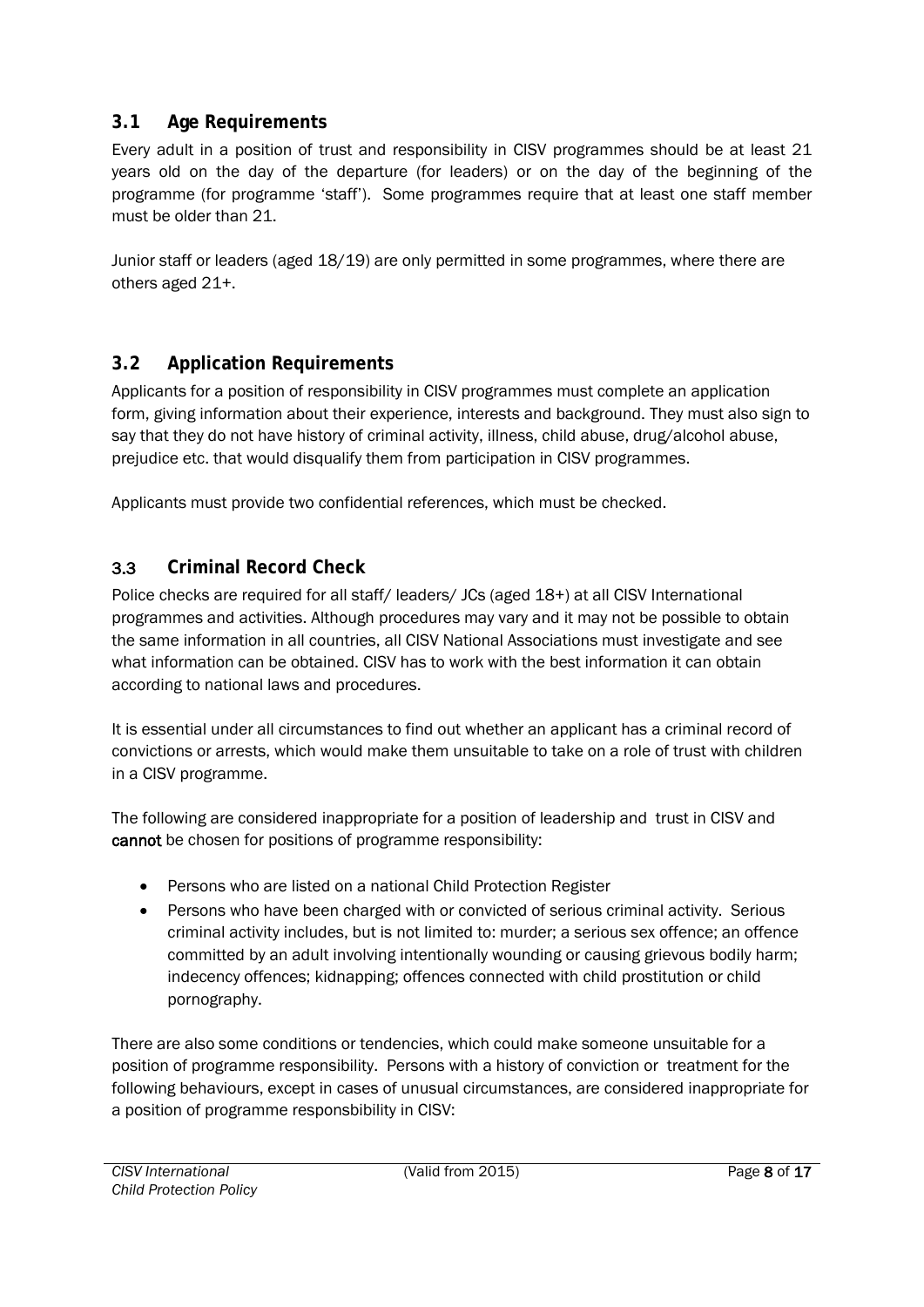- Alcohol/ drug abuse;
- Dishonesty;
- Emotional or behavioural disturbance;
- Prejudice or intolerance:
- Violence or lack of self control;
- Unable to handle stress appropriately.

Having a criminal record, in itself, does not necessarily mean that the person cannot assume a role of programme responsibility. It depends on the contents of the record and whether it relates to 'serious criminal activity' or other behaviours or attitudes that would make the person unsuitable for a position of trust with children.

#### <span id="page-8-0"></span>**3.4 Interview**

All applicants will be required to attend an interview with CISV representatives.

- A check should be made that the application form and procedures have been completed in full.
- The requirements and responsibilities of the role should be clarified so that they understand what is expected of them and what they can expect.

#### <span id="page-8-1"></span>**3.5 Membership Requirement**

Every adult in a position of trust and responsibility in CISV programmes must be or become a member of CISV. They should share our values and make every effort to put them into practice.

# <span id="page-8-2"></span>**Part 4: Training**

Safe recruitment practices of volunteers and staff must be followed by essential training for the roles they are undertaking. Our programme leaders, staff and host families must all be trained to recognise the situations where abuse of children may occur in order to enable them to react appropriately if they have concerns.

Training after recruitment should help volunteers to:

- Understand the Adult Code of Behaviour;
- Consider their own practices against what is considered good practice;
- Understand and follow the CISV procedures for reporting and recording concerns;
- Recognise their responsibilities;
- Respond to concerns expressed by a child;
- Work safely and effectively with children; and,
- Understand how CISV's Child Protection Policy also protects them in their work with children.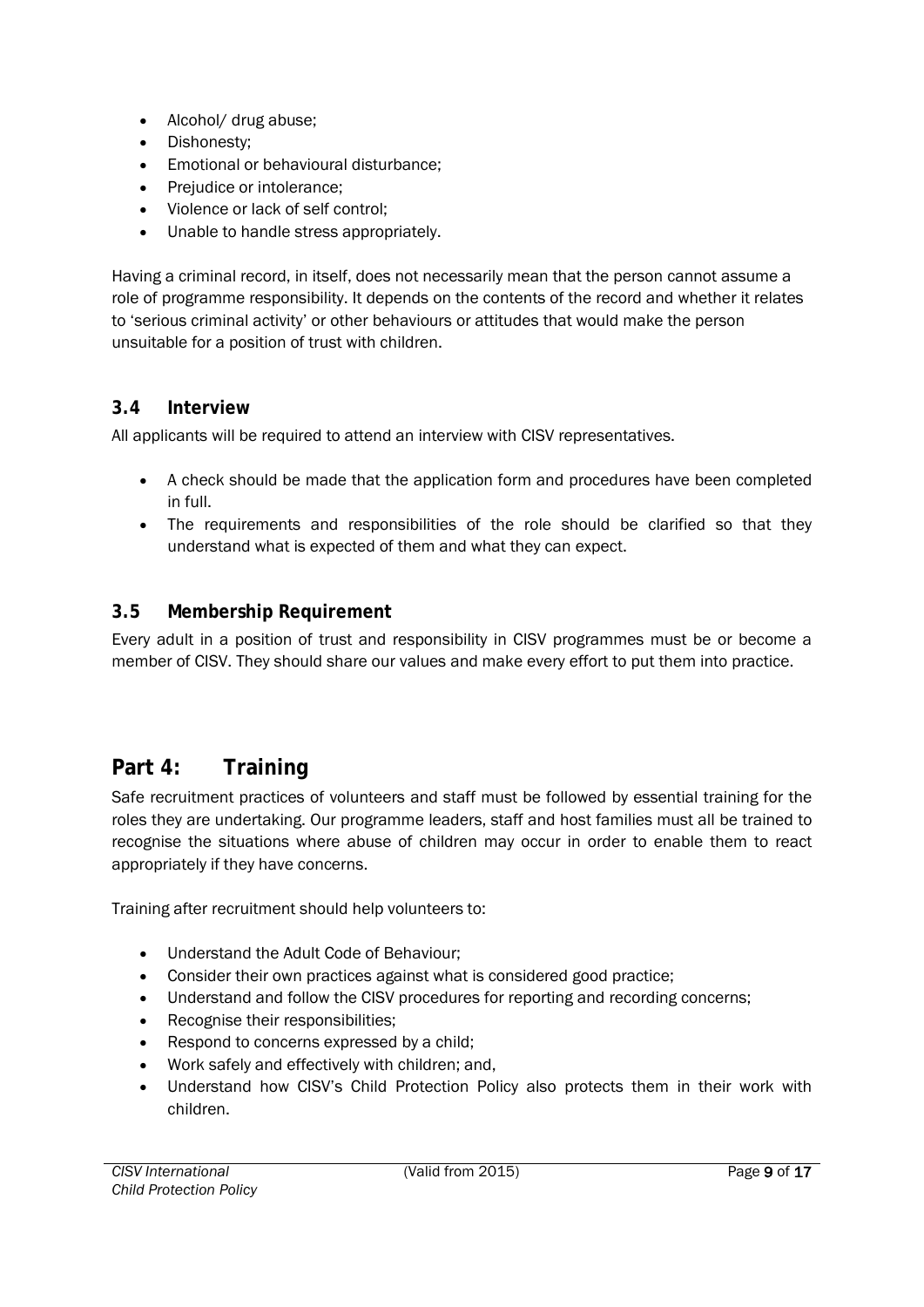# <span id="page-9-0"></span>**Part 5: Acting to Protect the Child When Abuse is Suspected**

Part of providing a high standard of care is reacting appropriately when something does happen, or is suspected to have happened, and there is a need to protect the endangered child.

In the caseof suspected or actual child abuse, youmust ensure that your first priority is always for the safety and welfare of the child and that no child is ever left in an un-safe situation.

It is often very hard to admit that abuse is taking place within our organization, especially to children we know and particularly by people we trust. We cannot assume that because we work in a voluntary organization that all individuals are caring individuals, as this may lead us to fail to hear or recognise or deal with the possibility that abuse is happening.

If you have a child protection concern, it can be difficult to know what to do. You may be worried about raising your concern and may think it is best to keep it yourself, perhaps feeling that it's none of your business or only a suspicion. CISV will always treat your concerns seriously and if you have such concerns, we want to hear from you – we all have a responsibility to protect the children in our care.

It is important in all circumstances to share your concern with someone who can make sure that the matter is looked at and dealt with as soon as possible. You should always pass on your concern to the 'person in charge' or, where your concern is about them, to the local or national Risk Manager.

# <span id="page-9-1"></span>**5.1 Hearing a child's disclosure**

It is not the responsibility of the personfirst hearing or encountering a case of allegedor suspectedabuse to decide whetheror not abuse has taken place; it is their responsibility to immediately report the concern.

CISV should create a positive atmosphere where children will feel free to come forward in cases of abuse. It may be that the abuse is taking place outside of the programme, in the child's home or community. Every child has the right to be listened to. It is our duty to listen to any concern they may have and to take them seriously, especially when talking about harm or abuse. It is helpful to ask 'open' questions that need more than 'yes' or 'no' responses but no attempt should be made to investigate.

It is important to tell a child who discloses abuse that such information must be shared and cannot be kept 'secret' or confidential. The child should be told that the information will be only be shared with those who need to know.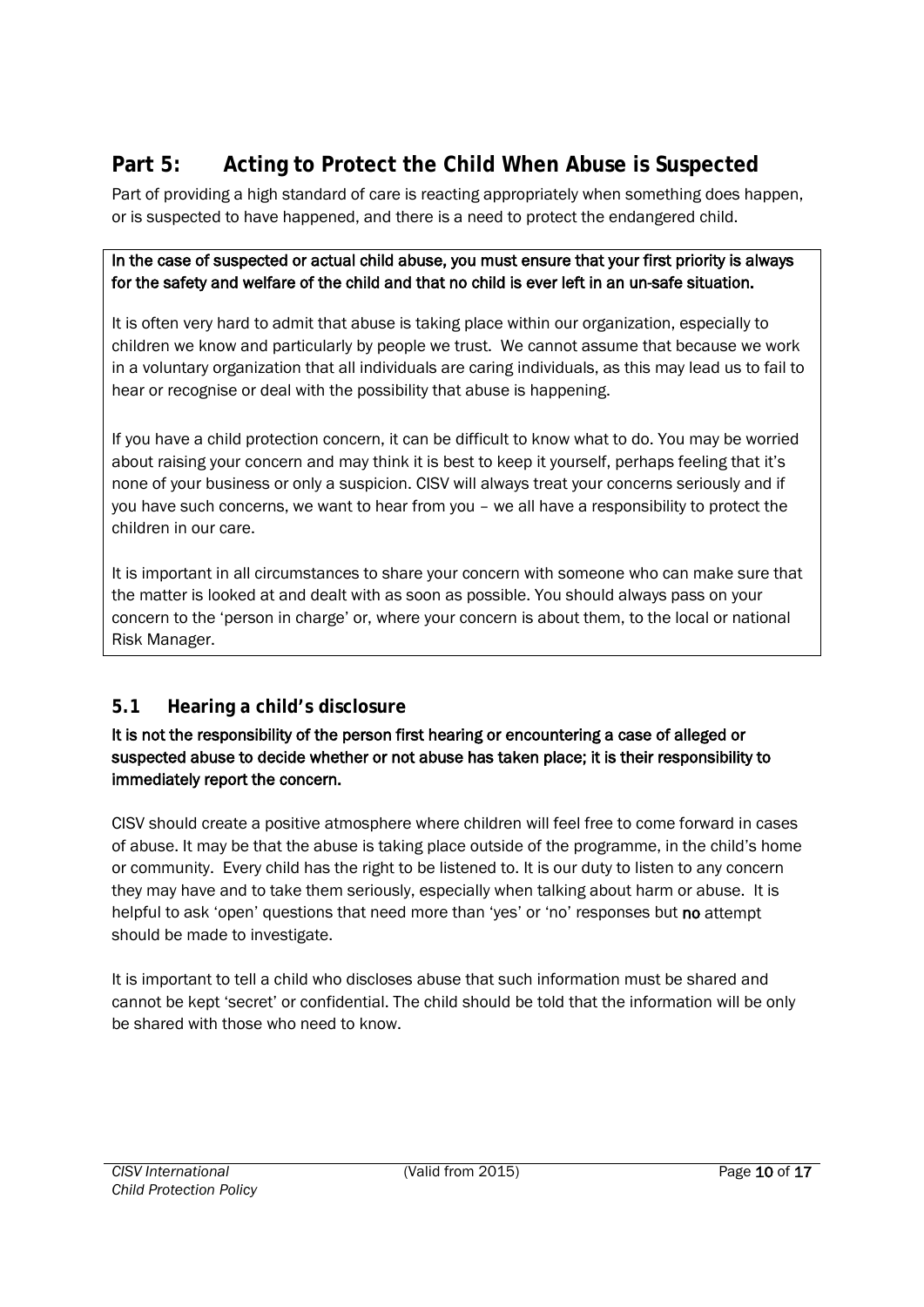#### <span id="page-10-0"></span>**5.2. Reporting to the CISV person in charge and the Risk Manager**

When someone has a concern, they must immediately discuss the concern with the 'person in charge'. The 'person in charge' in a programme will generally be the Programme Director; in an Interchange it will be the Local Interchange Coordinator (LIC).

The 'person in charge' is responsible for letting the person who has reported the concern know how it will be dealt with. The person reporting the concern should ensure they receive this information.

The 'person in charge' will then contact the local Risk Manager immediately, or as soon as possible that day.

If the concern is about the Director or LIC, another member of staff or adult leader should be approached and they should contact the local Risk Manager directly.

The Risk Manager is responsible for responding within 12 hours and then, as soon as possible, investigating and/or seeking relevant professional advice, advising the programme staff and leaders and ensuring that the incident is documented and reported on an Incident Report Form (see below).

If concerns arise during a local or national activity such as Junior Branch activities, they should be reported directly to the local/national Risk Manager and in line with local laws. This should be documented and reported as below.

A Local Risk Manager should report regularly to the National Risk Manager and should consult directly with the National Risk Manager with regard to any serious incident. They must also keep the Chapter and National Boards advised of any incidents which relate to that National Association.

If the Local or National Risk Manager feels that additional CISV advice would be helpful, they should contact the International Risk Manager for assistance. In the event of a serious incident, CISV International should be informed within 12 hours. The guidance in the CISV Crisis Communications Guide should be followed.

#### 5.2.1 Recording reporting and documenting a concern

<span id="page-10-1"></span>CISVers should understand their responsibility to immediately report any concerns they have regarding the behaviour or welfare of a child or another volunteer to the person in charge (see above). In some countries there will be a legal requirement to report such concerns to the appropriate authorities (see 5.2.3); the Risk Manager will be able to advise on this. After a concern has been reported it is important to record or document the concern. When documenting a concern, care should be taken not to record personal opinion, only facts. If an injury e.g. bruise, cut, has been observed, the location of this injury should be noted on a body chart. The body chart that CISV uses is available online and can be appended where relevant to Incident Report Forms (see below).

<span id="page-10-2"></span>5.2.2. Filling in a report form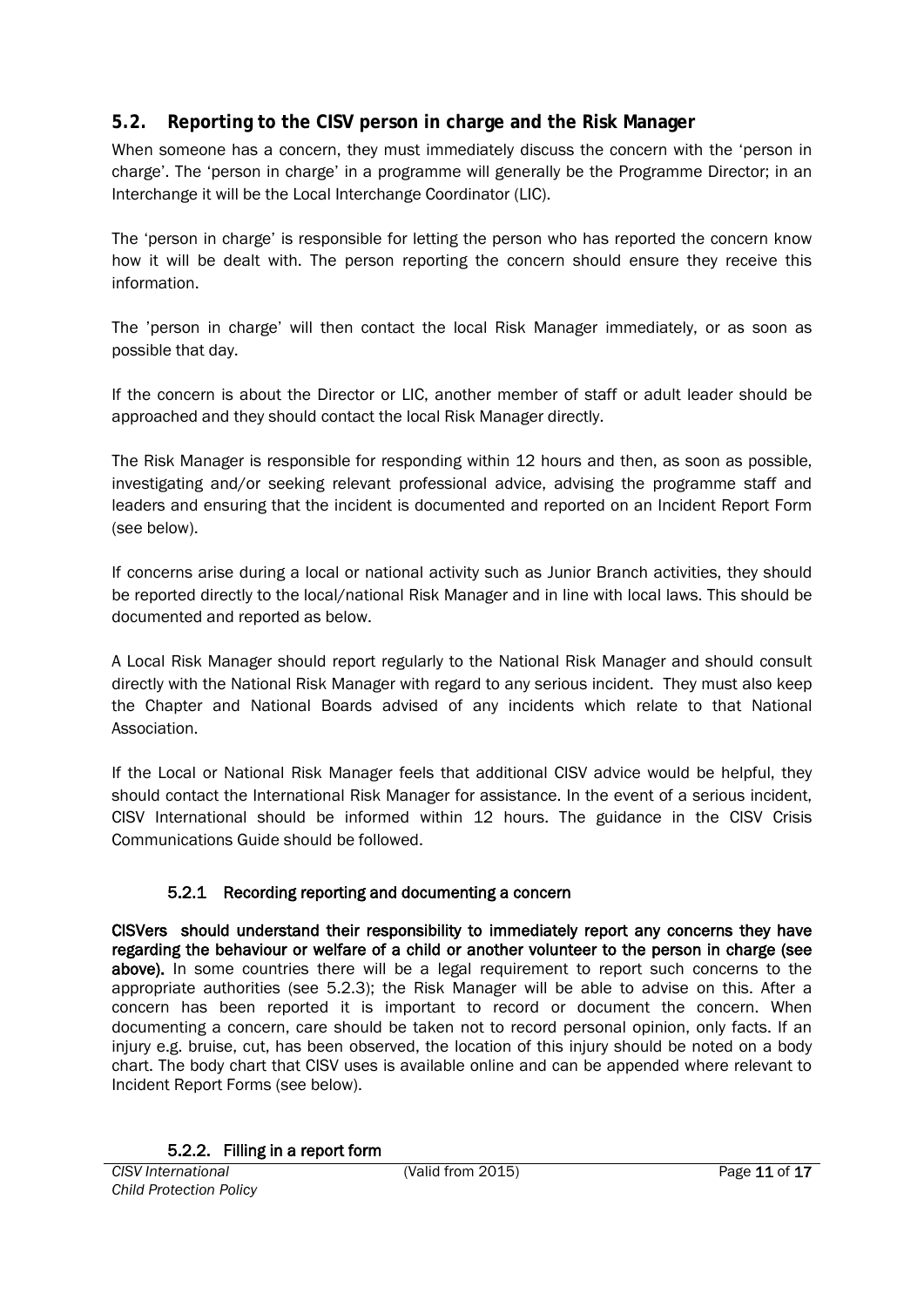A CISV Incident Report Form (IRF) must be completed whenever an incident – requiring medical attention, involving criminal behaviour and/or violation of CISV Guidelines – occurs at a CISV programme or activity. In case of doubt, an IRF should still be completed. Anyone who feels there is a matter that should be reported can fill out an IRF. The form contains instructions on completing it and sending it to the right place.

The form can be found on the Resources section of [www.cisv.org](http://www.cisv.org/) as can the body chart mentioned above.

The Local/National Risk Manager must ensure that an IRF is completed and submitted and that that a copy of the report and all related documents is stored confidentially by the National Association.

Information about suspected abuse must be accurate and a detailed record should always be made at the time of the disclosure or when the concern arises. The information given on an Incident Report Form should include the following:

- The child's name, age and date of birth of the child;
- The child's home contact details;
- Whether or not the person making the report is expressing their own concerns or those of someone else;
- The nature of the allegation. Include dates, times, any special factors and other relevant information;
- Make a clear distinction between what is fact, opinion or hearsay;
- A description of any visible bruising or other injuries using the body chart to indicate the location of such bruises or injury. Also details of any indirect signs, such as behavioural changes;
- Details of witnesses to any incident/s;
- The child's account, if it can be given, of what has happened and how any bruising or other injuries occurred;
- If the child was not the person who reported the incident, has the child been spoken to?If so what was said?
- Details of the alleged abuser, if known.

#### 5.2.3. Reporting to the Authorities

<span id="page-11-0"></span>Where it is suspected that any form of criminal behaviour is taking place at a programme, the appropriate local authorities should be informed immediately and their advice followed. If it is suspected that some form of abuse or criminal behaviour is occurring in the child's home or home community, the local Risk Manager should contact the Risk Manager of the child's home National Association or Chapter and they, in turn, should investigate and/or involve the appropriate authorities in that community.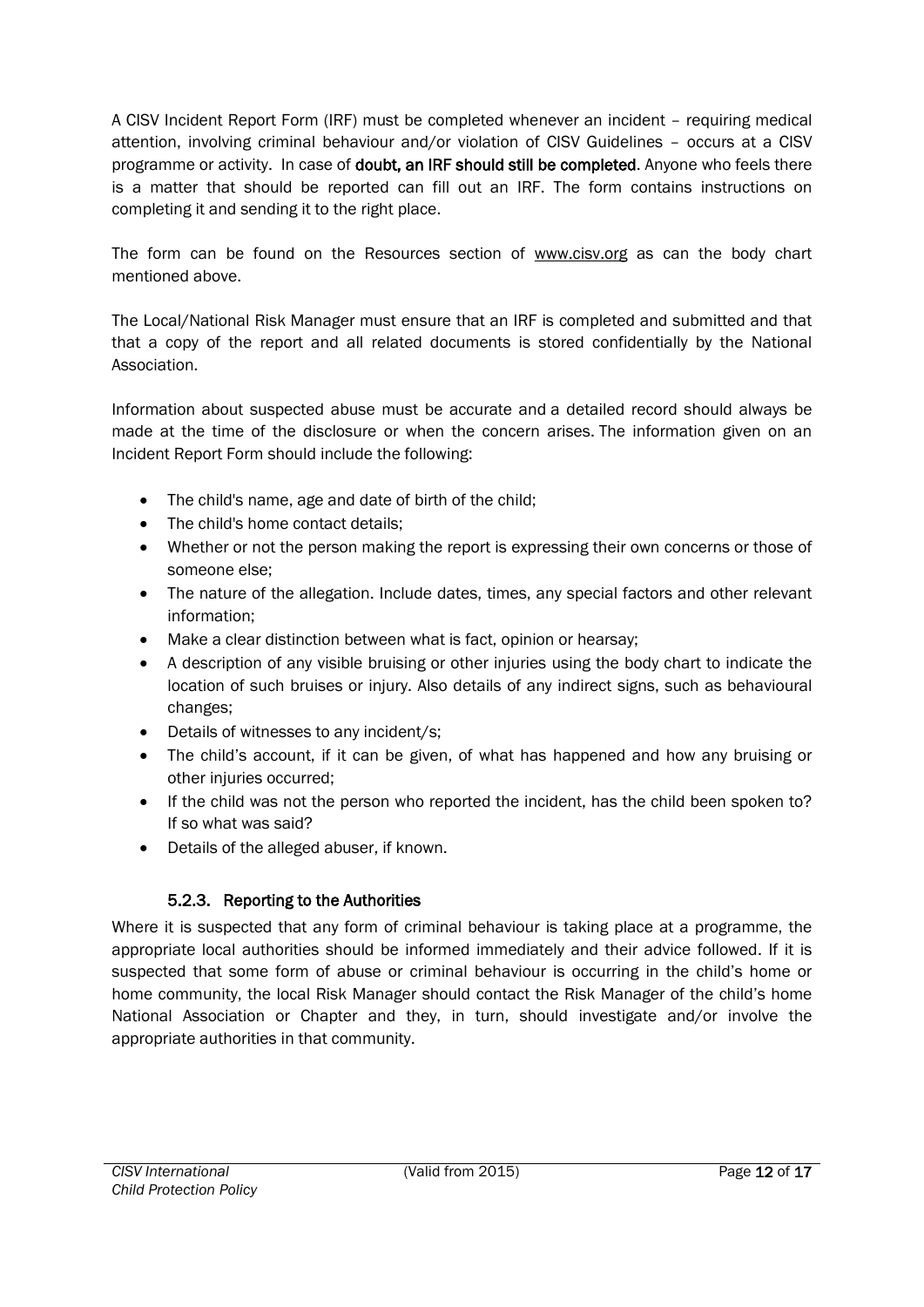#### <span id="page-12-0"></span>**5.3 Confidentiality**

Where there are concerns about a child's welfare, every effort should be made to ensure that confidentiality is maintained for all concerned. Information should be handled and shared on a need to know basis only. This includes the following people:

- The person making the allegation;
- The CISV 'person in charge' (Camp Director or Local Interchange Coordinator);
- The Risk Manager (local and/or national);
- Parents of the child;
- Social services/ police/doctor;
- CISV International.

In cases referred to them, the social services/ police/ doctor will advise on who should approach the alleged abuser or, where the alleged abuser is under 18 years of age, their parents.

#### <span id="page-12-1"></span>**5.4 Internal Inquiries and Suspension**

If the person accused of abuse is in the programme, the Risk Manager will also need to consider how to deal with that person. Guidance must be sought from the appropriate local authorities.

- The Local/National Risk Manager will make an immediate decision about whether any individual accused of abuse should be temporarily suspended pending further police and social services inquiries.
- If the alleged abuser is at an international event, the Risk Manager of the hosting Chapter/National Association will decide, on the advice of the authorities, whether they should be asked to return to their home country.
- Following their inquiries, social services or police inquiries may decide not to pursue the matter. The National Risk Manager will still assess all individual cases to decide whether a member of staff or volunteer can be reinstated and/or retrained and how this could be sensitively handled. In such cases, the National Risk Manager must reach a decision based upon the available information. The welfare of the child must be the highest priority throughout the child's involvement within CISV.

# <span id="page-12-2"></span>**Part 6 Following-Up Internationally**

When a concern is brought to a Local or National Risk Manager, in the first instance, it is up to them to get more information on the matter and/or make sure that the relevant authorities are contacted.

Any serious incidents or concerns should be reported to CISV International within 12 hours. The guidance in the CISV Crisis Communications Guide should be followed.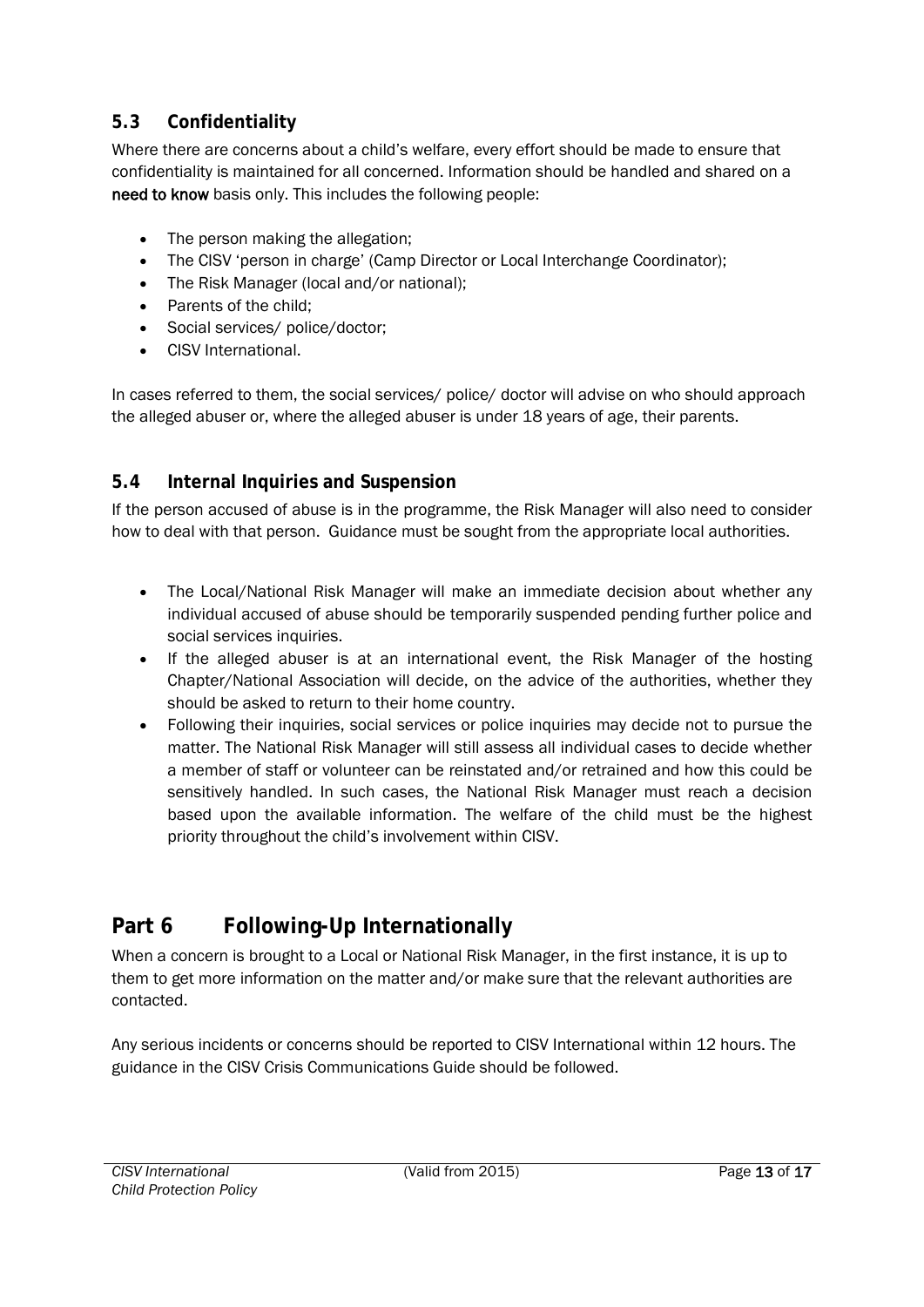As we are an international organization, it is also important, that incidents be considered from an international perspective. It may be that one incident has implications for several National Associations or programmes or training.

CISV International will review all Incident Reports received and will determine whether any further action is required. The International Risk Manager will take the lead on any investigation and may request that a programme committee, National Association or other party make inquiries and report back on the results. The International Risk Manager may then advise on specific actions. In serious cases, the Risk Manager will consult with the International Executive to determine the best course of action.

CISV International keeps a record of all incidents reported, inquiries made and actions taken. All incidents are also summarised anonymously and kept in a database of issues, from which annual reports are sent to National Associations for review and further action as needed.

CISV always tries to learn lessons from the past. Without breaching confidentiality of names, Risk Managers are encouraged to share their knowledge of incidents and how they were handled.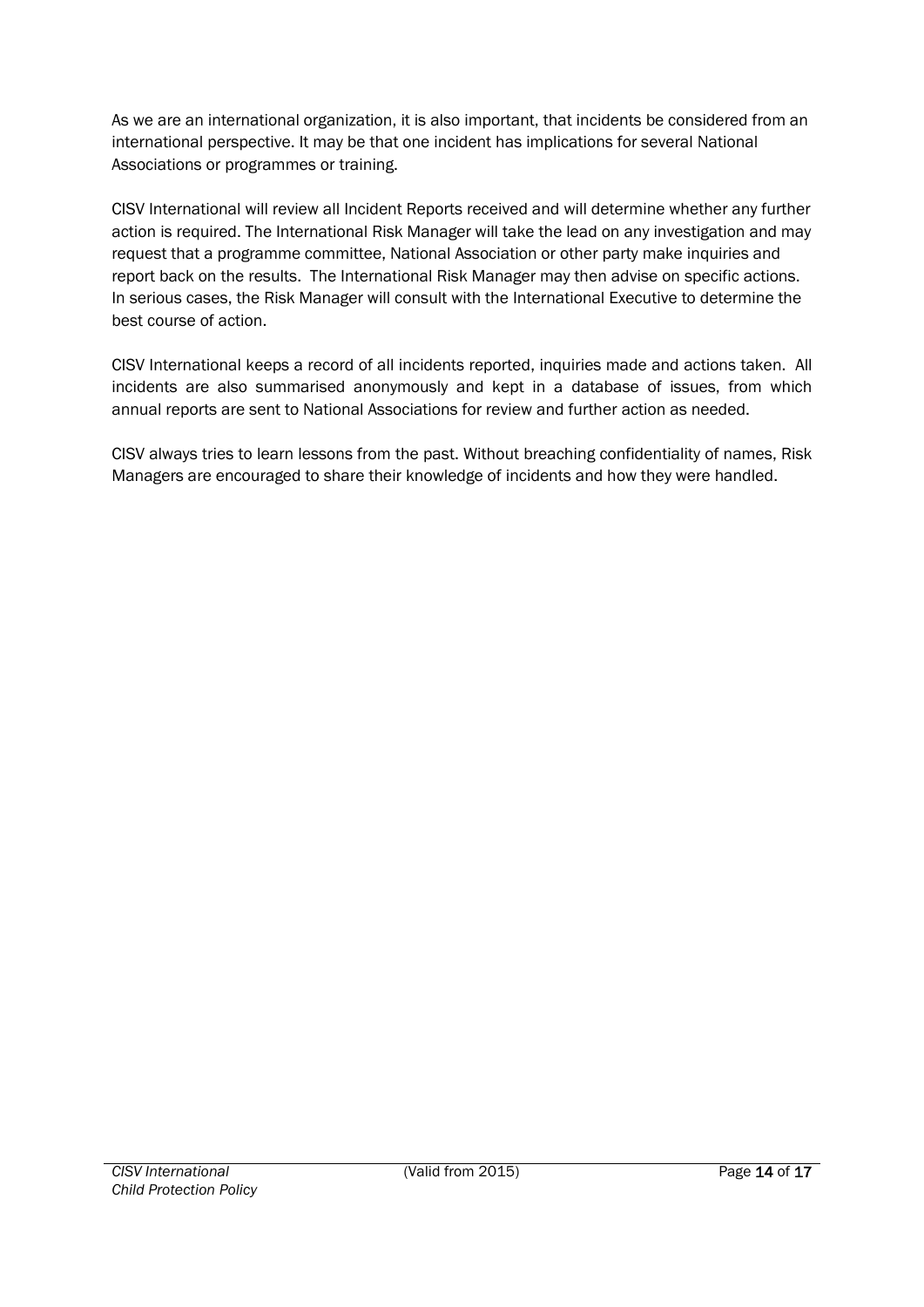# <span id="page-14-0"></span>**Appendix 1 Adult Code of Behaviour**

#### <span id="page-14-1"></span>**Adult Code of Behaviour**

As a person in a position of programme responsibility you are in a position of trust at all times in relation to the children for whom you are responsible.

#### <span id="page-14-2"></span>**Good Practice**

**DO** treat everyone with dignity and respect

**DO** set an example you would wish others to follow

**DO**treat all children equally – show no favouritism

**DO** respect a child's right to personal privacy

**DO** avoid unnecessary physical contact with a child -- your actions, no matter how wellintentioned, might be misinterpreted by them or someone else

**DO** avoid unacceptable situations within a relationship of trust; for example, a sexual relationship with a participant, even if they are over the age of consent

**DO**have separate sleeping accommodation for children and adults

**DO** plan activities that involve more than one other person being present, or at least are within sight and hearing of others – avoid spending time alone with a child in private or out of sight/ hearing of others.

**DO** allow children to talk about any concerns they may have

**DO** encourage others to challenge any attitudes or behaviours they do not like

**DO** avoid being drawn into inappropriate attention-seeking behaviour from children, such as tantrums and crushes

**DO** keep other leaders informed of where you are and what you are doing

**DO** take any allegations or concerns of abuse seriously and refer them immediately to the person in charge, i.e. the Programme Director or local/ national Risk Manager

#### <span id="page-14-3"></span>**Poor Practice**

**DO NOT** trivialise or belittle abuse or concerns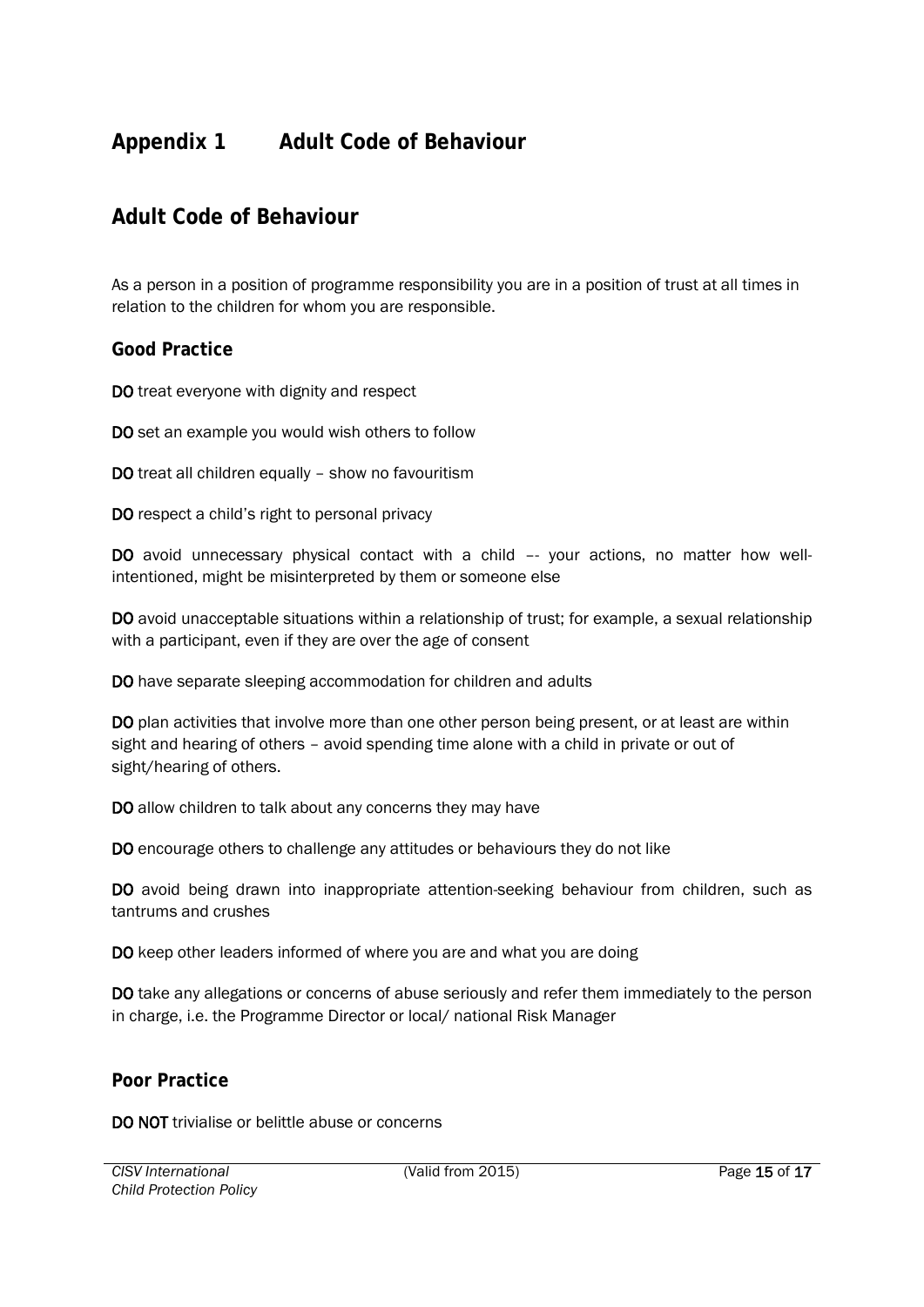**DO NOT** form an intimate relationship with a child or any other relationship that would be an abuse of trust

**DO NOT** allow abusive activities between children such as initiation ceremonies or bullying

**DO NOT** engage in inappropriate behaviour or contact – physical, verbal, sexual

**DO NOT** make sexually suggestive remarks or threats to a child, even in fun

**DO NOT** use inappropriate language, whether speaking or writing – in person or by phone, email or through use of social media

**DO NOT** allow a child to use inappropriate language unchallenged

**DO NOT** let allegations, suspicions, or concerns about abuse go unreported

This Code is based on material created by The Scout Association (UK) and used with permission 'Young People first: a code of good practice for adults'